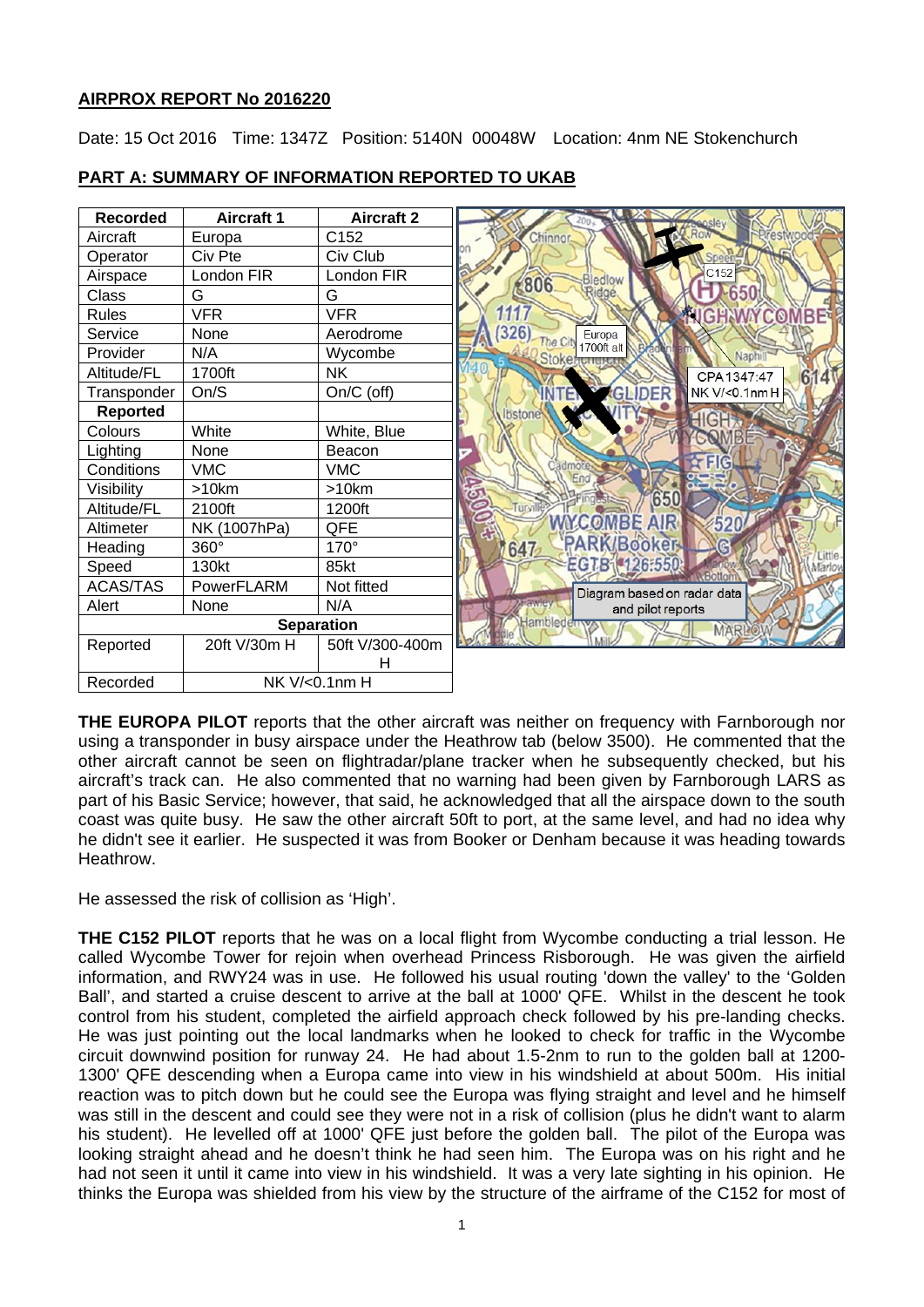the time that they may have been on a converging course. Having not seen the Europa until the last moment, he doesn't know where it had come from but, judging by the Europa's straight and level altitude when he saw him, he assumes he was tracking just outside Wycombe ATZ almost parallel with the downwind traffic on runway 24 at 1200' QFE. He believes that if the Europa pilot had turned to port just before he saw him there could have been a real risk of a collision.

He assessed the risk of collision as 'Medium'.

**THE FARNBOROUGH CONTROLLER** reports that he was advised that a pilot had reported an Airprox after leaving his frequency. He remembers the aircraft callsign but has no recollection of the events.

#### **Factual Background**

The weather at Benson was recorded as follows:

METAR EGUB 151250Z 19007KT 9999 SCT038 15/06 Q1006 BLU NOSIG METAR EGUB 151350Z 16007KT 9999 SCT040 17/06 Q1006 BLU NOSIG

### **Analysis and Investigation**

### **CAA ATSI**

The Europa (code 0435/7000) was operating VFR on a flight to a private strip in Bedfordshire. At the time of the Airprox, the Europa was not in receipt of an Air Traffic Service. The C152 (also code 7000) was operating on a local VFR training flight from Wycombe Air Park aerodrome. At the time of the Airprox, the C152 was southbound, routeing towards St Lawrence Church near West Wycombe (the spire of which is a prominent landmark known locally as the 'Golden Ball'), prior to re-joining the visual circuit at Wycombe. At the time of the Airprox, the C152 was in receipt of an Aerodrome Control Service from Wycombe Tower.

Prior to the Airprox the Europa was in receipt of a Basic Service from Farnborough LARS (West) transponding the Farnborough code 0435. On leaving the LARS (West) sector the LARS (West) controller attempted to transfer the Europa to Farnborough LARS (North); however, this course of action was declined by the Europa pilot who explained that he wished to contact Luton Radar. The Europa's destination was a private strip within the Luton CTR. The Europa left the LARS (West) frequency at 1346:26 (Figure 1). The Europa retained the Farnborough transponder code until 1346:48 when the Europa's code changed to 7000.



 **Figure 1 – 1346:26 UTC**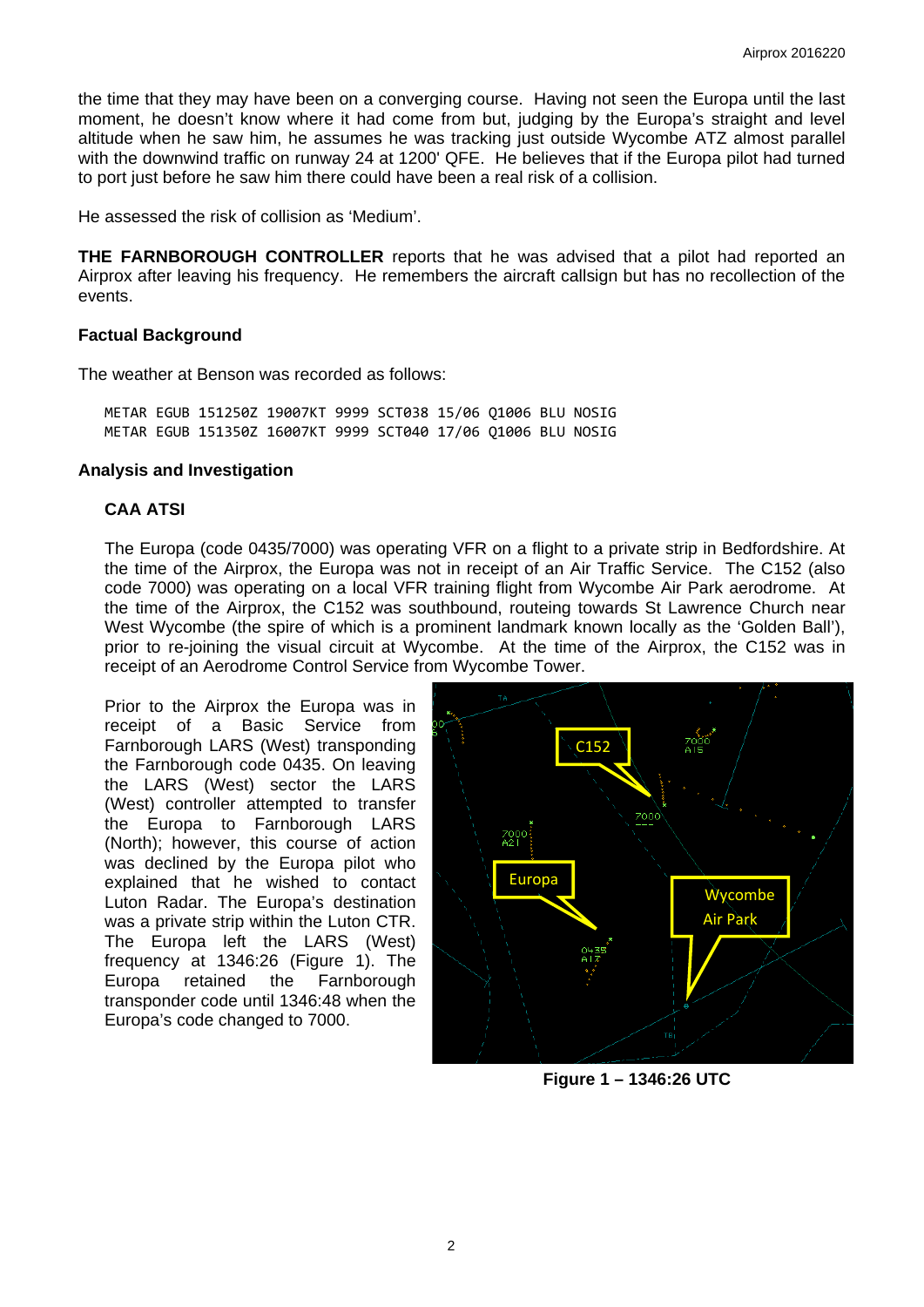CPA occurred at 1347:47 (Figure 2), with a minimum recorded lateral distance of less than 0.1nm. At CPA the Europa was indicating altitude 1800ft, however, it was not possible to measure the minimum vertical distance as the C152 (although Mode S equipped) was not transponding any altitude information. In the Europa pilot's written report the minimum vertical distance at CPA was described as 20ft. The Europa pilot did not contact Luton Radar until after CPA had occurred establishing communication with Luton at 1350:04



**Figure 2 – 1347:47 UTC**

The Airprox occurred in Class G (uncontrolled) airspace; at the time the Airprox occurred; only the C152 was in receipt of an ATS. Wycombe ATC is not surveillance equipped and would not have been aware of the presence of the Europa.

# **UKAB Secretariat**

The Europa and C152 pilots shared an equal responsibility for collision avoidance and not to operate in such proximity to other aircraft as to create a collision hazard<sup>[1](#page-2-0)</sup>. If the incident geometry is considered as converging then the C152 pilot was required to give way to the Europa[2.](#page-2-1)

#### **Summary**

An Airprox was reported when a Europa and a C152 flew into proximity at 1347 on Saturday  $15<sup>th</sup>$ October 2016. Both pilots were operating under VFR in VMC, the Europa pilot changing frequency from Farnborough to Luton and the C152 pilot in receipt of an Aerodrome Service from Wycombe.

# **PART B: SUMMARY OF THE BOARD'S DISCUSSIONS**

Information available consisted of reports from the pilot of both aircraft and radar photographs/video recordings.

The Board began their discussion by looking at the actions of the C152 pilot. Members noted that the C152 had elected to turn his transponder mode C/Alt turned off and commented that this then denied any ATC units, or other aircraft fitted with suitable TAS, from receiving valuable information; in this instance the Europa was fitted with PowerFLARM and might have registered the C152. Some members wondered if the instructor may have been distracted as he pointed out ground features to his student, and that this could have resulted in the C152 instructor not maintaining a robust lookout to mitigate the effects of any aircraft obscuration. Other members were concerned that, on sighting the Europa, the C152 instructor had decided not to conduct a more positive avoiding manoeuvre for

 $\overline{a}$ 

<span id="page-2-0"></span><sup>1</sup> SERA.3205 Proximity.

<span id="page-2-1"></span><sup>2</sup> SERA.3210 Right-of-way (c)(2) Converging.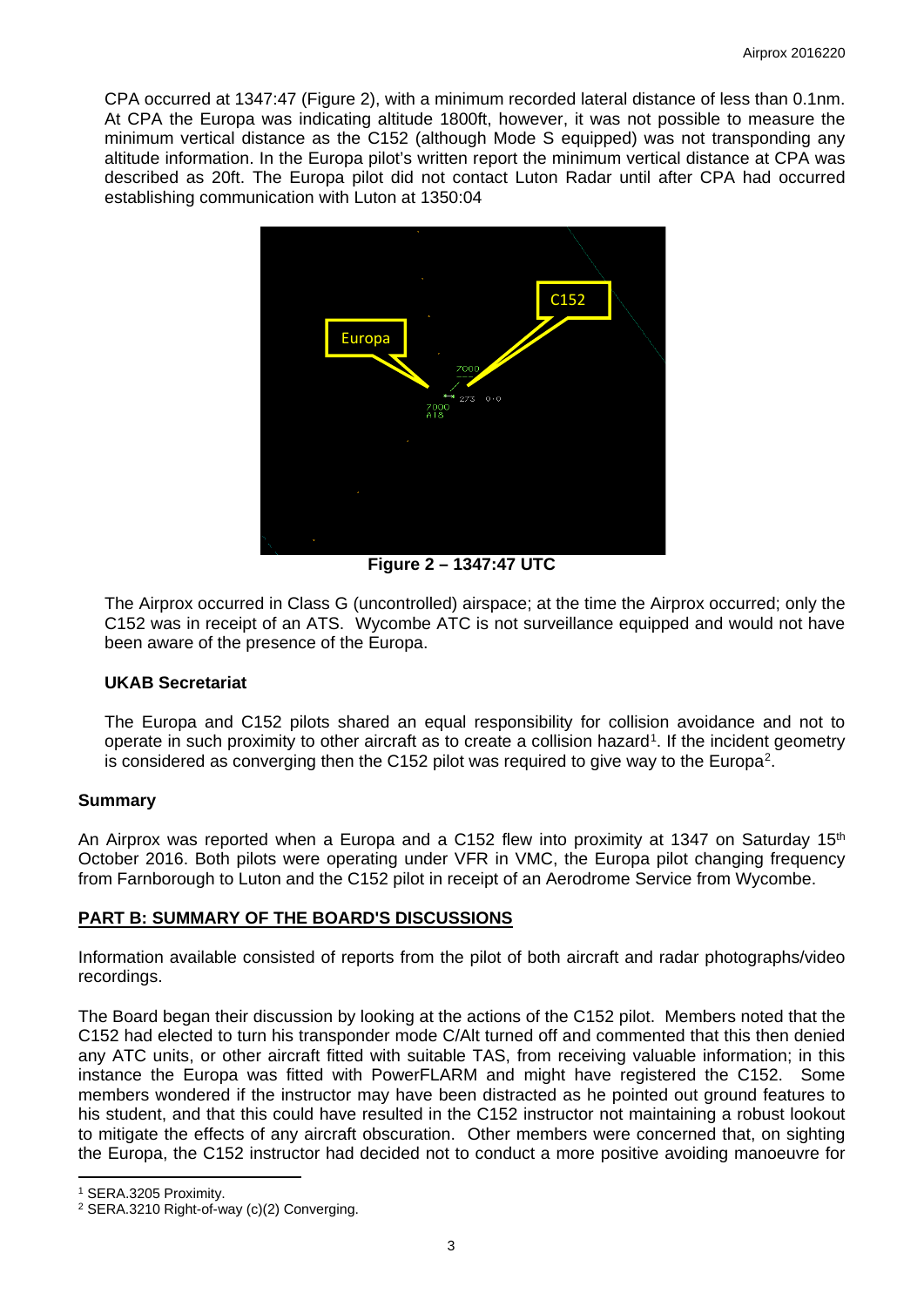fear of alarming his student. In continuing in the same direction in a gentle descent rather than turning and/or positively changing height, the instructor may have exacerbated the situation, especially when he could not know what the other pilot might do.

The Board then considered the actions of the Europa pilot. Members were mindful that he was entitled to transit in the area outside the Wycombe ATZ, but they noted that aircraft in the Wycombe visual circuit also invariably fly outside the ATZ for noise avoidance reasons. Being close to what can be a busy airfield, GA members opined that a call to Wycombe would have served to increase both his own situational awareness and that of other Wycombe traffic and ATC. Although Farnborough LARS was a useful previous frequency, he had already switched from them before the incident, and members opined that he had time to call Wycombe before changing to Luton. Members were also concerned that the Europa pilot seemed to think that in the run up to the incident he was receiving a service from Farnborough that would provide him with Traffic Information. Under a Basic Service this is not the case, and Farnborough were under no remit to track his flight, or provide Traffic Information, unless they happened to see the conflict as they scanned their radar screen during their other tasks.

The Board then looked at the safety barriers that were relevant to this Airprox and decided that the following were the key factors:

- **Situational Awareness** was assessed as being only **partially effective** because the Europa pilot was not in communication with Wycombe as he transited close to their visual circuit and therefore he could not either gain information on the Wycombe circuit traffic or inform them of his presence and intentions.
- **Collision Avoidance Systems** were considered **ineffective** because although the Europa had PowerFLARM fitted, the C152 pilot had either not turned on his Mode C/Alt or had turned it off when approaching Wycombe thus removing PowerFLARM's ability to detect the C152.
- **See and Avoid** was considered **partially effective** because although both pilots saw the other aircraft, it was a late sighting and neither pilot carried out any positive actions to increase the separation between the aircraft.

The Board then considered the cause and risk of the incident and members quickly agreed that although both aircraft had been there to be seen, both pilots had evidently not maintained a robust lookout. Notwithstanding, they had both seen each other in the end, albeit late, and members noted that the C152 pilot had been able to judge that they would not collide even with minimal avoiding action. The incident was therefore assessed as a late sighting by both pilots. Turning to the risk, there was much debate about the severity of this incident, with some members opining that safety had not been assured and was much reduced below the norm; Category B. Others pointed out that the C152 pilot had made a conscious decision that there was no risk of collision and, although safety had clearly been degraded, the risk should therefore be assessed as Category C. The debate ebbed and flowed, and, in the end, the Chair decided to take a vote wherein a small majority prevailed in favour of assessing the risk as Category C.

# **PART C: ASSESSMENT OF CAUSE AND RISK**

Cause: A late sighting by both pilots.

Degree of Risk: C.

Barrier Assessment<sup>3</sup>:

 $\overline{a}$ 

<span id="page-3-0"></span><sup>&</sup>lt;sup>3</sup> The UK Airprox Board scheme for assessing the Availability, Functionality and Effectiveness of safety barriers can be found on the **UKAB Website**